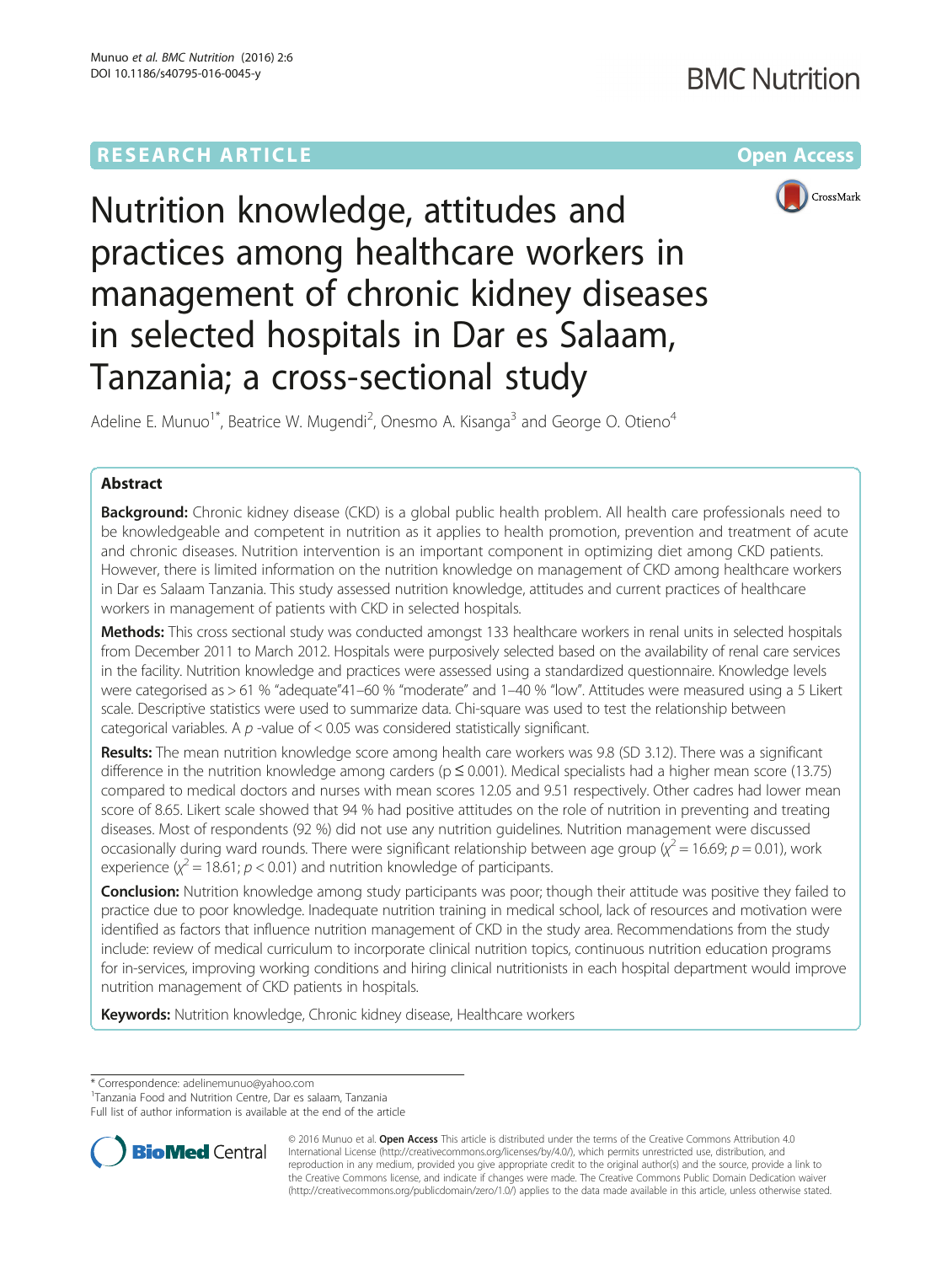# Background

Chronic kidney disease (CKD) is a permanent and progressive loss of kidney function, which results in deterioration of renal function or End-Stage Renal Disease (ESRD). Olugbenga et al., [[1\]](#page-5-0) found ESRD as a devastating medical, social and economic problem for the patients, their families, and the country as a whole. The overall management of CKD focuses on medication, dialysis, transplant and nutrition. Better management of CKD can slow progression of renal dysfunction, prevent metabolic complications, and reduce cardiovascularrelated outcomes [[2\]](#page-5-0). Nutrition plays a major role in the protection of renal function and well-being in the CKD patient [\[3\]](#page-5-0). The evidence base for practical use of nutrition-based preventive and curative interventions is rapidly growing and implementation research steadily improves delivery of best practices. There is little doubt that health professionals can be more effective in their daily practice when they draw on current nutrition knowledge and effective clinical skills [[4\]](#page-5-0). Furthermore, there are numerous examples of beneficial patient outcomes resulting from nutrition practices in inpatient, outpatient, and community settings. In acute care settings, best nutrition practices have been shown to improve patient outcomes and reduce health care costs [\[5](#page-5-0)]. Despite the profound impact good nutrition has on health and wellness, the science of nutrition and its application to healthcare are not fully integrated in most health professions training programs. This gap is further compounded by the fact that patients and the public remain confused about the correct nutritional advice to follow given the widespread media interest attracted by diet and the disparity in nutrition-related health messages that are in circulation [[6\]](#page-5-0). Information from health workers to patients has been found to have a positive and significant correlation with adoption of dietary behavior and reduced risk of nutrition related chronic disease [[7\]](#page-5-0). However, ability of healthcare workers to provide accurate, practical and consistent dietary advice appropriate to the needs of patients is limited [[7, 8\]](#page-5-0).

As there are only few published data about nutritional knowledge of healthcare workers in Tanzania, the aim of the current study was to determine the nutrition knowledge level, attitudes and current practices of the healthcare providers working in renal units at the three hospitals in Dar es Salaam, Tanzania.

#### Methods

### Study area, design and period

The study was conducted at Muhimbili National Hospital, Regency Medical Centre and the Aga Khan Hospitals which are all found in Dar es Salaam region, Tanzania. Dar es Salaam is located at 6°48' South, 39°17' East on a natural harbour on the eastern coast of Africa, with sandy beaches in some areas. Administratively, the Dar es Salaam region is divided into three municipals: Ilala, Kinondoni and Temeke. It is largest city in Tanzania, with a population increase of 5.6 % per year [[9\]](#page-5-0). This cross sectional study was conducted from December 2011 to March 2012.

#### Target population

The source populations were all healthcare workers in selected hospitals in Dar e salaam region. The study populations were healthcare workers who have worked in the renal unit not less than six months and those who were found on duty on the day of data collection. Healthcare workers who were on annual or maternity leave and who graduated recently were excluded in this study.

#### Sample and sampling procedure

Purposive sampling was used to get the sample. A list of all healthcare workers in the renal unit /ward from selected hospitals was obtained from the head of the sections. A total of 140 participants were recruited for this study. List included 95, 25 and 20 from MNH, RMC and Aga Khan Hospital respectively.

#### Ethical considerations

Ethical approval was obtained from the Research and Publication Committee of Muhimbili University of Health and Allied Sciences (MUHAS), prior to data collection. Permission was taken from Hospital administrators. Written informed consent was obtained from each individual after the purpose of the study was explained. Participants were told that they had full right to participate or not, and they were also informed that all the data obtained from them would be kept confidential using codes instead of any personal identifiers.

#### Study instrument

A structured, self-administered questionnaire and a focus group discussion guide were used to collect data for this study. The instruments were developed following an extensive literature review guided by the objectives of the study and validated by subject experts. The questionnaire was pre-tested to determine its reliability and validity before used in the actual study.

# Questionnaire

This questionnaire contained 47 items, with 7 of them targeting demographic characteristics; 40 items targeting knowledge about CKD related information including general knowledge, sources of nutrition knowledge, nutrient and their sources as well as diet related risk factors for CKD. Questions on attitudes and practices were also included. Correct answers were scored as per questionnaire sections. The knowledge score were determined by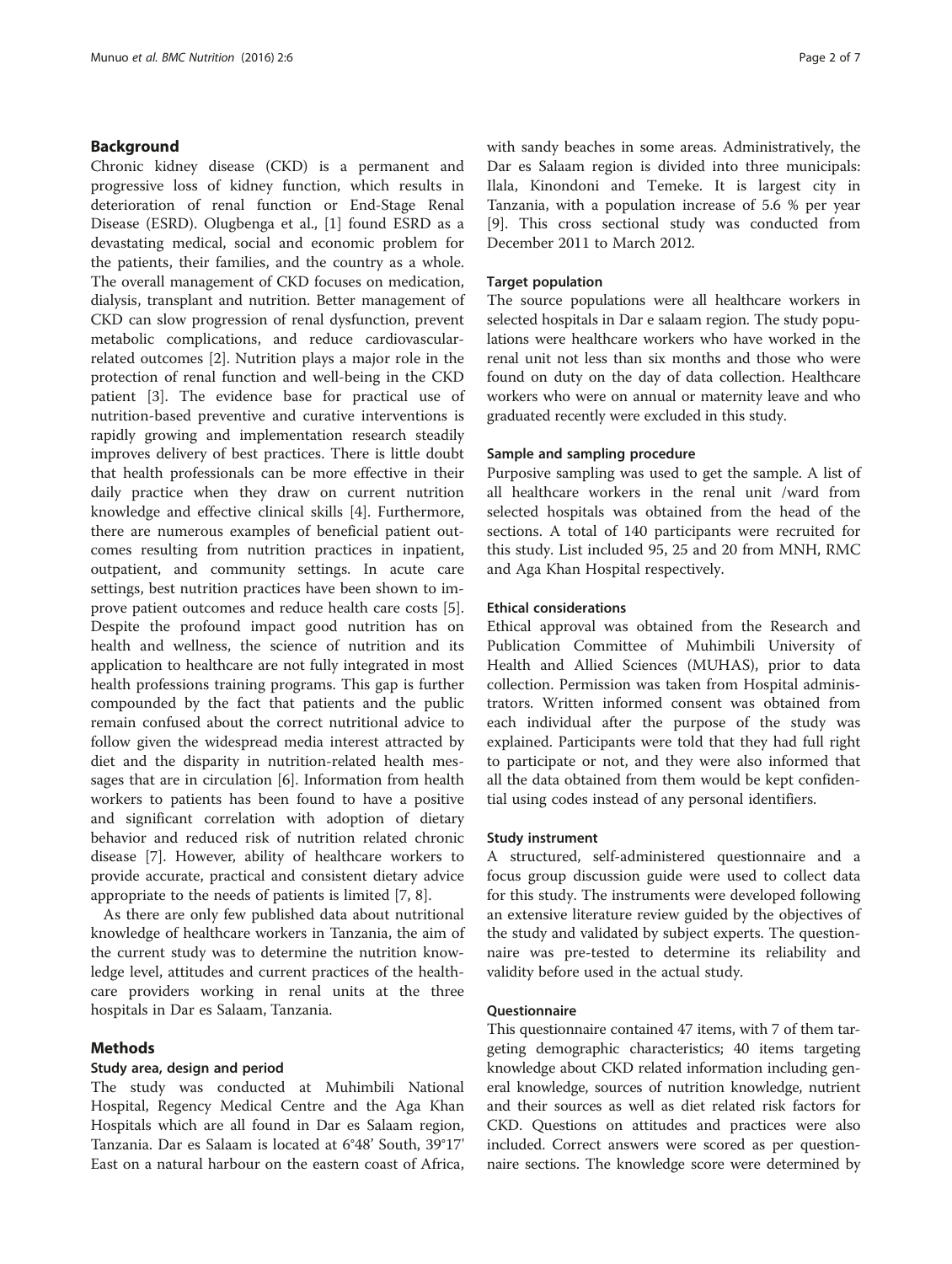<span id="page-2-0"></span>taking the number of correct responses by each respondent out of 30 knowledge questions asked expressed as percentage. The percentage scores were graded as:  $> 61$  $=$  'adequate'.  $41-60 =$  "average" and  $1-40$  "poor". The grading system was designed by the researcher as there was no standard scoring table available in the literature.

#### Focus group discussion guide

A Focus group discussion guide was used to collect information that could not be collected using the questionnaire such as "challenges encountered in nutrition management of CKD patients, perception and attitude about nutrition training in medical /nursing school, and measures that can be taken to improve nutritional management of CKD patients. Three groups were made, each comprising of 10 participants these were leaders and section leaders from the selected hospital. During group discussion, the responses were tape recorded and notes were taken. Attitudes were rated using a Likert scale ranging from 1 "strongly disagree" to 5 "strongly agree".

#### Data analysis

Data management and analysis were performed with SPSS software version 17; Comparisons between groups (carders) were performed using one-way analysis of variance (ANOVA). Chi-square was used to test the relationship between categorical variables. A  $p$  -value of < 0.05 was considered statistically significant.

#### Results

### Socio demographic data

A Questionnaire was given to each of the 140 subjects who included 4 specialists, 21 medical doctors, 77 nurses, 9 nutritionists, 4 radiographers, 11 laboratory technicians and 7 pharmacists. Overall, 133 participants out of 140 listed completed the survey with a response rate of 95 %. There were 39 (29.3 %) males and 94 (70.7 %) female participants in the study. Most (74.1 %) of the study participant's age ranged between 29 and 50 years.

#### Nutrition knowledge

More than half (59.4 %) of the participants had low nutrition knowledge. The mean nutrition knowledge score was 9.8 (SD 3.12). There was a significant difference in the nutrition knowledge among carders  $(p < 0.001)$ . The comparison of knowledge score of respondents by their carders using Waller- Duncan technique showed that medical doctors had a mean of mean score (12.05). Medical specialists had almost the same score as medical doctors, whereas, nurse officers had a mean score of (9.51) which was statistically different from that of specialists and medical doctors.. Other cadres had lower mean score of 8.65 which was statistically different from that of medical doctors and specialists ( $p < 0.001$ ) (Table 1).

#### CKD related nutrition knowledge

As shown in Table [2](#page-3-0), the results of the current study indicated that health care workers are aware of topics related to signs of fluid overload, functions of protein, recommendation to increase carbohydrate to CKD patients and reasons for fluid restrictions scoring between 53–65 %. Healthcare workers showed poor knowledge regarding other important topics in nutrition, like goals of nutrition management in CKD and importance of protein of high biological values. Table [3](#page-3-0) showed signficant relationship between some of demographic characteristics (age  $p=0.01$ ) and work experience  $p<0.05$ ) and nutrition knowledge.

#### Attitude and practices

"Healthcare workers are very knowledgeable in nutrition related matters." was to determine how respondents rated their knowledge when it comes to nutrition related issues. Surprisingly, 61.7 % disagreed, 26.3 % were uncertain and only 12 % agreed that they were knowledgeable on nutrition matters.

The significance of the statement "Do  $u$  use guidelines when discussing nutrition plan for patient with CKD." was to determine healthcare workers practices on nutrition management of patients. Most of respondents (92 %) did not use any guidelines; instead they use some

|  |  | Table 1 ANOVA for comparison of nutrition knowledge score by carders and Waller Duncan statistics for homogeneous means |  |  |  |  |
|--|--|-------------------------------------------------------------------------------------------------------------------------|--|--|--|--|
|  |  |                                                                                                                         |  |  |  |  |

|                          |                | $\overline{\phantom{a}}$  |             |             |       |
|--------------------------|----------------|---------------------------|-------------|-------------|-------|
|                          | Sum of Squares | df                        | Mean Square | E           | Sig.  |
| Between Groups           | 216.32         | 3                         | 72.11       | 8.23        | .0001 |
| Within Groups            | 1130.05        | 129                       | 8.76        |             |       |
| Total                    | 1346.361       | 132                       |             |             |       |
| Waller-Duncan occupation | N              | Subset for alpha $= 0.05$ |             |             |       |
|                          |                | Mean scores               | Mean scores | Mean scores |       |
| Others                   | 31             | 8.65                      |             |             |       |
| Nurse officers           | 77             | 9.51                      | 9.51        |             |       |
| Medical doctors          | 21             |                           | 12.05       | 12.05       |       |
| <b>Specialists</b>       | $\overline{4}$ |                           |             | 13.75       |       |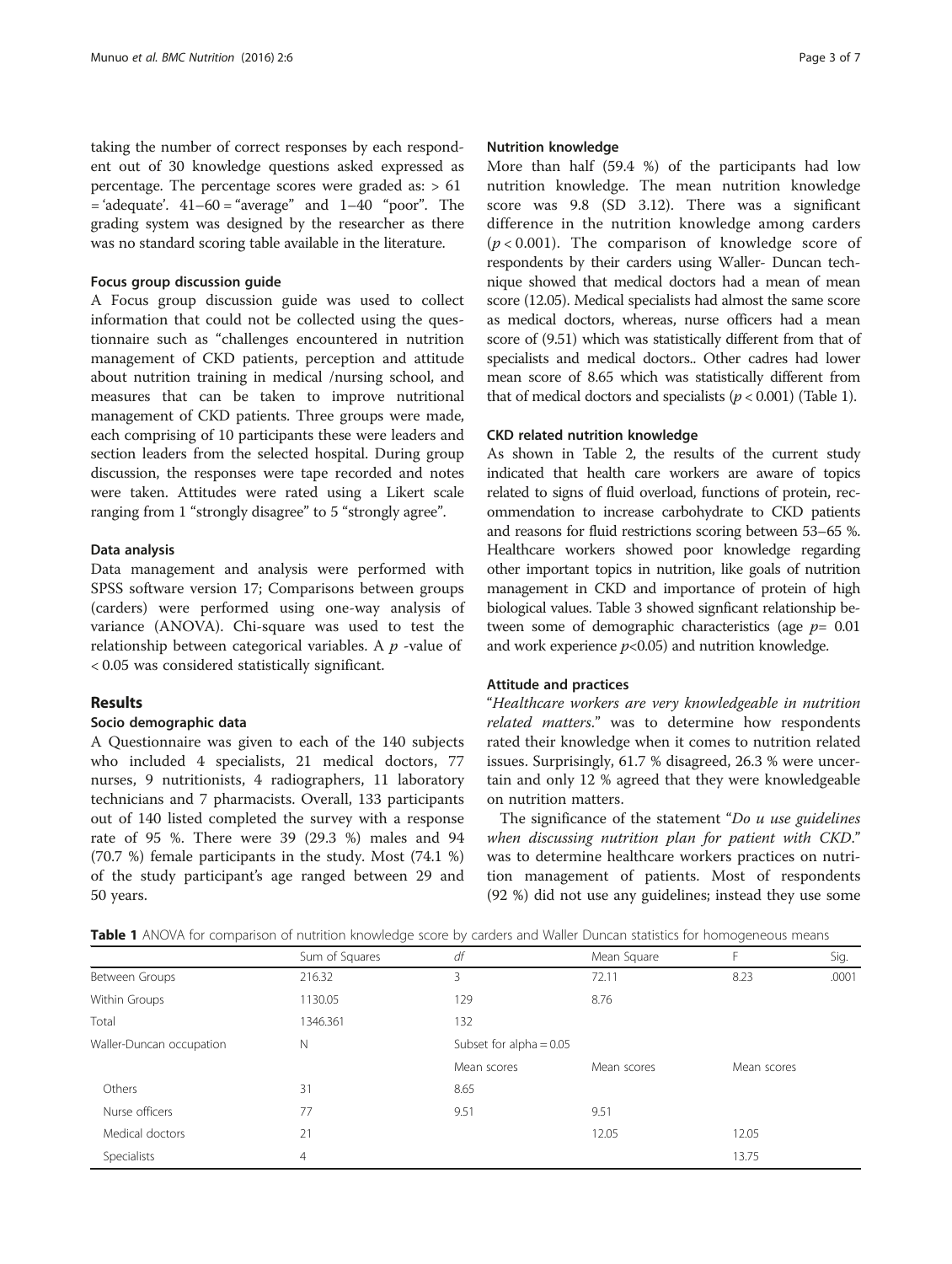<span id="page-3-0"></span>**Table 2** The simplified form of questions asked together with the correct percentage of answers ( $N = 133$ )

|    | No Question                                                                  | Correct answer                                                                                      | n (%)    |
|----|------------------------------------------------------------------------------|-----------------------------------------------------------------------------------------------------|----------|
|    | Goals of nutritional management of chronic kidney disease                    | maintain good nutritional status, slow down disease progression and treat<br>complications          | 48(36.1) |
| 2. | Signs of a patient with fluid overload                                       | oedema, shortness of breath, hypertension                                                           | 87(65.4) |
| 3. | Functions of protein                                                         | repair tissue, making hormones antibodies and enzymes, balance acid-base,<br>fluid and electrolytes | 84(63.2) |
| 4. | Types of foods with high level of sodium patient with<br>CKD should avoid    | canned and processed foods such as bacon, sausage, popcorn                                          | 30(22.6) |
| 5. | Why protein is restricted for a renal patient                                | to slow progression and minimize accumulation of uremic toxins                                      | 26(19.5) |
| 6. | Importance of protein of high biological value for CKD<br>patient            | to provide the essential amino acids without resulting in excessive urea<br>production              | 15(11.5) |
| 7. | Why it is recommended to increase carbohydrate intake<br>for a renal patient | provide energy and spare protein                                                                    | 80(60.2) |
| 8. | Why fluids are restricted for a renal patient                                | reduce risks of hypertension                                                                        | 71(53.4) |
| 9. | Why minerals are restricted for a renal patient                              | to avoid accumulation leading to bone diseases                                                      | 42(31.6) |

information from patients those were from other hospitals.

"How often do you conduct nutrition education session to patient with CKD" this statement was to determine the frequency at which nutrition education sessions were

Table 3 Demographic characteristics of healthcare workers with good Knowledge on nutrition management of  $CKD (N = 133)$ 

| Demographic<br>variable | Total no<br>$N = 133$ | Good<br>knowledge | Significance                       |
|-------------------------|-----------------------|-------------------|------------------------------------|
|                         | n (%)                 |                   |                                    |
| Sex                     |                       |                   |                                    |
| male                    | 39 (29.3)             | 20 (35.7)         | $x^2 = 2.5$ ; df = 2; p = 0.285 NS |
| Female                  | 94 (70.7)             | 36 (64.3)         |                                    |
| Age group               |                       |                   |                                    |
| < 28                    | 15(11.3)              | 5(16.7)           |                                    |
| $29 - 39$               | 45(33.5)              | 9(30.0)           |                                    |
| $40 - 50$               | 54 (40.6)             | 12 (40.0)         | $x^2 = 16.69$ ; df = 6; p = 0.01   |
| > 51                    | 19(14.3)              | 4(13.3)           |                                    |
| Occupation              |                       |                   |                                    |
| Doctors                 | 21(15.8)              | 14(25.0)          |                                    |
| Nurses                  | 77(57.9)              | 29 (51.8)         | $x^2$ = 13.22; df = 8; p = 0.1 NS  |
| Nephrologists           | 3(3)                  | 3(5.4)            |                                    |
| Others                  | 32 (24)               | 10(17.9)          |                                    |
| Work experience         |                       |                   |                                    |
| $>1$ year               |                       |                   |                                    |
| $2-5$ years             | 31(23.3)              | 8(14.3)           |                                    |
| 6-10year                | 57(42.9)              | 31(55.4)          | $x^2 = 18.61$ ; df = 6;p < 0.05    |
| $<$ 10 years            | 23(17.3)              | 11(19.6)          |                                    |
|                         | 22 (16.5)             | 6(10)             |                                    |

NS not significant

df degrees of freedom

 $n =$  total number of health care workers interviewed

 $()$  %

conducted per week at the renal unit. It was found that nutrition education was irregularly done as indicated in (Table 4).

During group discussion most of participants raised some issues seems as obstacles to good nutrition management of CKD as seen in Table [5](#page-4-0).

# Discussion

The present study revealed that, most of participants had poor nutrition knowledge. Although majority 88 % of the participants had basic nutrition training in medical/nursing school, there appeared to be a number of gaps in their nutrition-related knowledge. The knowledge level of healthcare workers was found to be higher (Table [1\)](#page-2-0) due to the nutrition education received and higher level of professionalism in the application of their knowledge. The increase in knowledge scores was not found to be in related with the increase in professional experience, instead healthcare workers who had fewer years of practices scored high. This could be due to current nutrition updates and their personal initiatives through reading from different sources as they mentioned their sources of nutrition knowledge.

Similar observation was explained by another evaluation study in USA where it was reported that clinical experience didn't increase the level of the nutritional

Table 4 Frequency of nutrition education sessions for CKD Patients in the study area

| Nutrition session per week | $N = 133$ | %    |
|----------------------------|-----------|------|
| $\overline{0}$             | 65        | 48.9 |
| $1 - 2$                    | 38        | 28.6 |
| Others <sup>a</sup>        | 30        | 22.6 |
| Total                      | 133       | 100  |
|                            |           |      |

a Not scheduled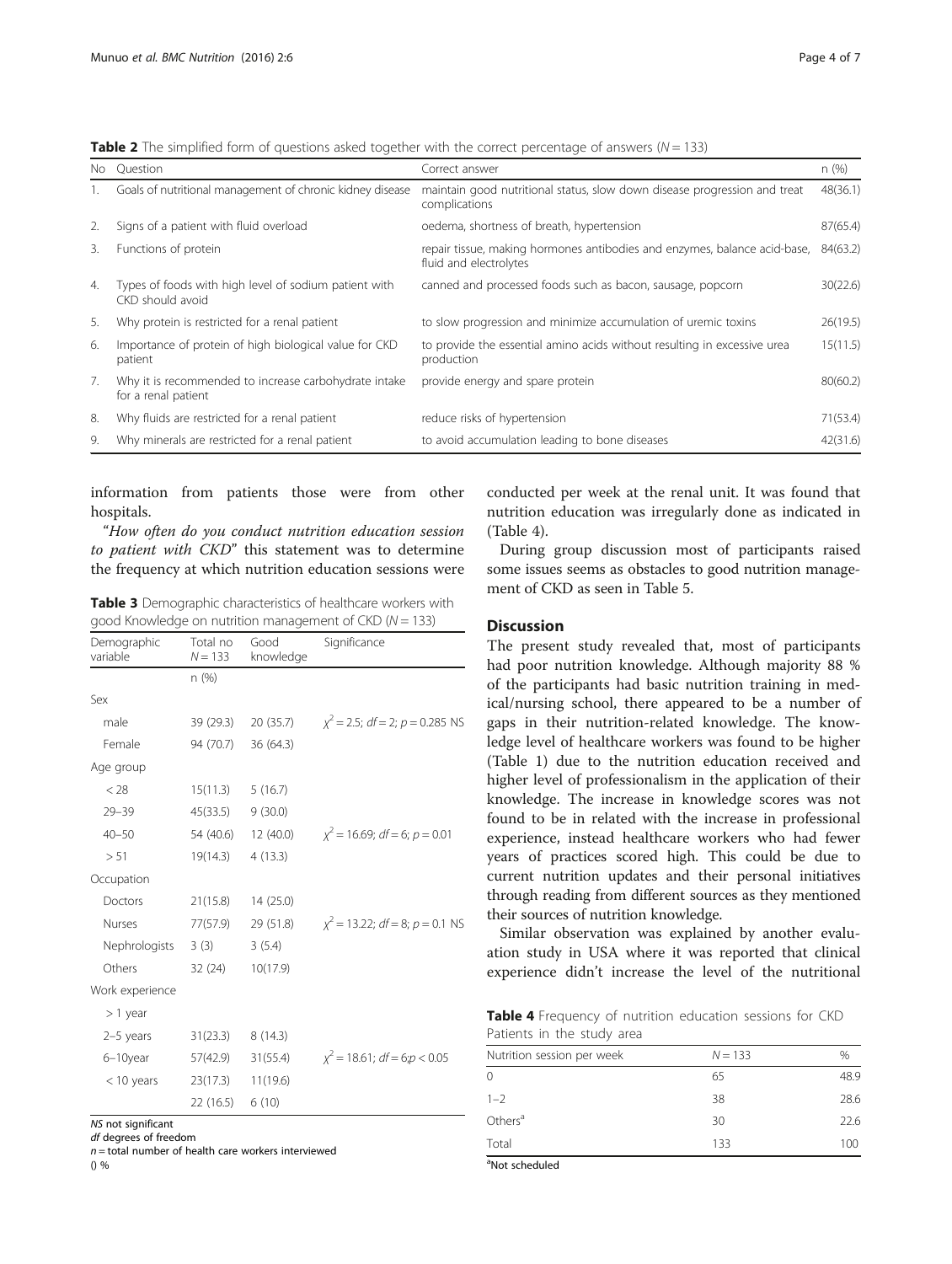|    | Theme                                                              | Findings                                                         |
|----|--------------------------------------------------------------------|------------------------------------------------------------------|
|    | Knowledge on nutrition management of CKD patients                  | · Inadequate training in medical schools                         |
|    |                                                                    | • Lack of reference materials (books, internet)                  |
|    |                                                                    | • Lack of nutrition quidelines                                   |
| 2. | Attitude on nutrition training in medical school                   | • Training was too general and not specific on management of CKD |
| 3. | Application of nutrition knowledge (practices)                     | • Lack of nutrition quidelines                                   |
|    |                                                                    | • Lack of reference materials                                    |
|    |                                                                    | · Inadequate nutrition training                                  |
| 4. | Challenges on nutrition management of CKD patients                 | • Labour shortage                                                |
|    |                                                                    | • Lack of motivation                                             |
|    | What is to be done to improve nutrition management of CKD patients | • Improve working conditions                                     |
|    |                                                                    | • Hire clinical nutrition expert                                 |
|    |                                                                    | • Regular in-services nutrition trainings                        |

<span id="page-4-0"></span>Table 5 Themes and findings emerged from focus group discussion

knowledge among licenced nurses working in nursing homes, it was also showed that there was a correlation between the educational substructure and the nutrition knowledge score[\[10](#page-5-0)]. Yalcin et al., [\[11\]](#page-5-0) in their study on nutrition knowledge level of nurses in Zonguldaki in Turkey indicated that long-term clinical experience without any special education on nutrition and with no working experience in this field does not increase the nutrition knowledge.

In this study, healthcare workers scored high in questions that were medical related but they scored low in nutrition related questions (Table [2](#page-3-0)). This could be due to less emphasis on nutrition training in medical/nursing schools as mentioned during group discussion that nutrition knowledge they gained was not adequate to provide nutritional counselling and support to CKD patients (Table 5). These findings are consistent with other studies that showed the inadequacy of education regarding nutrition in medical and nursing programs and the requirement of expanded content of nutrition in the curricula [\[12, 13\]](#page-5-0).

According to Kim [[14](#page-5-0)], in the study on Nurses' positive attitudes to nutritional management but limited knowledge of nutritional assessment in Korea identified that limited education in nutrition could lead nurses to be negligent in managing patients' nutritional problems. This observation is important as it has been shown that nurses are a trusted source of health information as noted in the study by Harrison [\[15](#page-5-0)].

The lack of knowledge about nutrients (minerals, protein, and carbohydrate) adjustment is of particular concern, as there is growing interest on changes in disease patterns in relation to foods and nutrition [[16\]](#page-5-0). Doctors and nurses are perceived to be the most reliable source of nutritional information. Therefore, it is important that information provided by health

professionals is accurate. As found in this study that only few healthcare workers have the time, knowledge or skills to give nutritional advice or to recognize nutrition related problems, similar observation were found by other studies [[14, 17\]](#page-5-0).

Participants felt that nutrition plays an important role in prevention and treatment of disease. However, 72.4 % of nurses reported that they were not knowledgeable in nutrition related matters and that nutrition assessment was the responsibility of nutritionists and doctors. In places where nutritionist services are not available as is common in most hospitals in Tanzania, nurses tend to fully depend on doctors for guidance as far as nutritional management of patients is concerned.

Furthermore, results indicated that 76.7 % had negative attitude regarding their own nutritional knowledge. This was revealed when they were asked to rate themselves on nutrition related matters. This could be due to inadequate nutrition training in medical/nursing schools and as part of in-service trainings in patient care. Such negative attitudes were expressed during group discussion when they were asked to give opinion on nutrition knowledge in their professional training. Different studies have revealed that in-service nutrition training can help to improve health workers' nutrition knowledge [[18, 19\]](#page-5-0). This may facilitate positive changes in their attitudes toward nutrition care and thus in their behaviour [[19, 20](#page-5-0)]. As a result, health workers' skills in management of nutrition-related problems including nutritioncounselling skills [\[20](#page-5-0)–[22\]](#page-6-0).

According to Fischbein's learning theory, behaviour or attitude change is mediated through cognitive processes and thus is learned through imitating and observing the actions of others [\[20](#page-5-0)]. Accordingly, the reward that health workers can gain from their nutrition actions,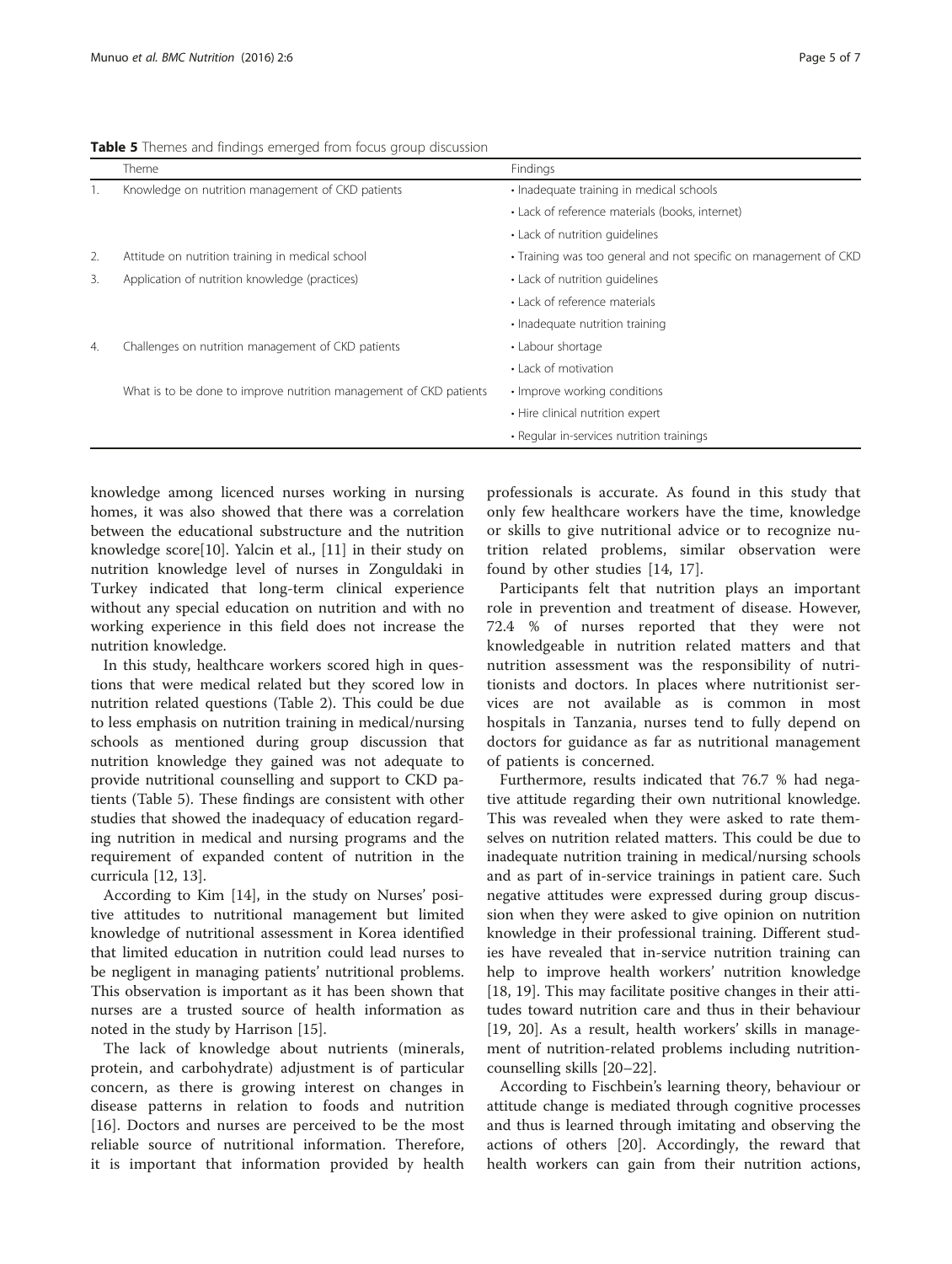<span id="page-5-0"></span>such as better nutritional status or feeding practices in those they treat, may reinforce their counselling actions, thus making it a permanent habit. In this way, the quality of health workers with regard to nutrition counselling might be expected to improve.

In this study an assessment of a patient's nutritional condition was not always performed. Instead, the patient's condition, diagnosis, treatment and age were taken into consideration as criteria for diagnosis. The reasons might be found in inadequate knowledge and skills, or perceived lack of resources, such as assessment tools and guidelines (Table [5\)](#page-4-0). These factors may also explain the finding of low frequencies of nutrition education sessions services, such as nutritional support (Table [4\)](#page-3-0). Limited use of assessment tools confirmed by another study [[21](#page-6-0)]. Another reason could be that the doctors use their clinical judgement and therefore abandon the nutrition assessment tools [[21](#page-6-0)]. In addition, nurses assume that nutritional assessment is not part of their role, the fact which has been discussed recently [\[22\]](#page-6-0).

### Limitations

This study was conducted using intentional sampling of healthcare workers from a single municipality, and given the cultural particularities of this group, extrapolations of the finding s are limited. Furthermore, the study did not cover all medical conditions related to nutrition, and this is another limitation of this study.

# Conclusion

As found in the present study, nutrition knowledge among study participants was poor. Despite their positive attitudes regarding nutrition and its importance, they failed to practice due to inadequate knowledge. Inadequate resources and inadequate nutrition training in medical/ nursing schools hindered proper nutrition management of CKD patients. Continuous in-service nutrition education programs, improving working conditions and hiring clinical nutritionists in each hospital department may improve nutrition management of CKD patients in hospitals.

#### Abbreviations

CKD: chronic kidney disease; ESRD: end stage renal disease; MUHAS: Muhimbili University of Health and Allied Sciences.

#### Competing interest

The authors declare that they have no competing interests.

#### Authors' contributions

AM participated in the concept on and design of the study and coordinated the da ta collection and analysis. BM and OK assisted in critically reviewing the proposal design of the study, and data analysis. GO critically reviewed the work, assisted in analysis and interpretation of the data. AM prepared the manuscript for publication. All authors read and approved the final manuscript.

#### Acknowledgements

The authors gratefully acknowledge the health workers who took part in this study, and the Ministry of Health and Social Welfare Tanzania for funding the study.

#### Author details

<sup>1</sup>Tanzania Food and Nutrition Centre, Dar es salaam, Tanzania. <sup>2</sup>Dedan Kimathi University of Technology, Nyeri, Kenya. <sup>3</sup>Muhimbili National Hospital Dar es Salaam, Tanzania. <sup>4</sup>School of Public Health, Kenyatta University, Nairobi, Kenya.

#### Received: 18 August 2015 Accepted: 12 January 2016 Published online: 16 January 2016

#### References

- 1. Olugbenga E, Ayodele C, Olutayo A. Burden of chronic kidney diseases. Peritoneal dialysis patients. J Ren Nutr l. 2010;20(3):193–8.
- 2. Sarnak MJ, Levey AS, Schoolwerth AC, Coresh J, Culleton B, Hamm LL, et al. Kidney disease as a risk factor for development of cardiovascular disease: A statement from the American Heart Association Councils on Kidney in Cardiovascular Disease, High Blood Pressure Research, Clinical Cardiology, and Epidemiology and Prevention. Hypertension. 2003;42:1050–65.
- 3. Moore H, Reams SM, Wiesen K, Nolph KD, Khanna R, Laothong C. National Kidney Foundation Council of renal nutrition survey: past- present clinical practices and future strategic planning. J Ren Nutr. 2003;13(3):233–40.
- 4. Kris-Etherton PM, Akabas SR, Bales CW, Bistrian B, Braun L, Edwards MS, et al. The need to advance nutrition education in the training of health care professionals and recommended research to evaluate implementation and effectiveness. Am J Clin Nutr. 2014;99(suppl):1153S–66S.
- 5. Rosen BS, Maddox P, Ray N. A position paper on how cost and quality reforms are changing healthcare in America: focus on nutri-tion. JPEN J Parenter Enteral Nutr. 2013;37:796–8016.
- 6. World Health Organization.(2003). Diet, Nutrition and the Prevention of Chronic Diseases. Geneva: World Health Organization;.Available from: <http://whqlibdoc.who.int/trs/who> trs916.pdf. Accessed December 1, 2013
- 7. Bjerrum M, Tewes M, Pedersen P. Nurses' self-reported knowledge about and attitude to nutrition before and after a training programme. Scand Carin Sci. 2011;26(1):81–9. doi[:10.1111/j.1471-6712.00906.x.](http://dx.doi.org/10.1111/j.1471-6712.00906.x)
- 8. DiMaria-Ghalili RA, Mirtallo JM, Tobin BW, Hark L, Van Horn L, Palmer CA. Challenges and opportunities for nutrition education and training in the health care professions: intraprofessional and interprofessional call to action. Am J Clin Nutr. 2014;99(suppl):1184S–93.
- 9. United Republic of Tanzania (2012). Population Census [[http://www.](http://www.tanzania.tz//census.html) [tanzania.tz//census.html\]](http://www.tanzania.tz//census.html). Site visited on 22/03/ 2013
- 10. Crogan N, Evans B. Nutrition assessment: Experience is not a predictor of knowledge. J Contin Educ Nurs. 2001;32(5):219.
- 11. Yalcin N, Cihan A, Gundogdu H, Ocakci A. Nutrition knowledge level of nurses. Health Sci J. 2013;7(1):99–108.
- 12. Yfanti E, Tsiriga S, Yfantis A, Tiniakou I, Mastrapa E. Nutrition knowledge in students of a Nursing School. Health Scı J. 2011;5(2):118–27.
- 13. Martin Kohlmeier, Caryl A. Nowson, Rose Ann DiMaria-Ghalili, and Sumantra Ray (2015) Nutrition Education for the Health Care Professions. Journal of Biomedical Education. p 2.
- 14. Kım H, Choue R. Nurses' positive attitudes to nutritional management but limited knowledge of nutritional assessment in Korea. Int Nurs Rev. 2009;56(3):333–9.
- 15. Harrison GG. Public health interventions to combat micronutrient deficiencies. Publ Health Rev. 2010;32:256–66.
- 16. Stark CM, Graham-Kiefer ML, Devine CM, Dollahite JS, Olson CM. Online course increases nutrition professionals' knowledge, skills, and self-efficacy in using an ecological approach to prevent childhood obesity. J Nutr Educ Behav. 2011;43(5):316–22. doi[:10.1016/j.jneb.01.010](http://dx.doi.org/10.1016/j.jneb.01.010).
- 17. Leslie FC, Thomas S. Competent to care. Are all doctors competent in nutrition? Proc Nutr Soc. 2009;68(3):296–9. doi:[10.1017/S0029665109001293.](http://dx.doi.org/10.1017/S0029665109001293)
- 18. Fletcher A, Carey E. Knowledge, attitudes and practices in the provision of nutritional care. Br J Nurs. 2011;20(10):615–6.
- 19. Perry L. Nutrition: a hard nut to crack. An exploration of the knowledge, attitudes and activities of qualified nurses in relation to nutritional nursing care. J Clin Nurs. 1997;6(4):315–24.
- 20. Fishbein M, Ajzen I. Belief formation. In: Fishbein M, Ajzen I, editors. Belief, attitude, intention, and behavior: an introduction to theory and research. Reading: Addison-Wesley; 1975. p. 130–215.